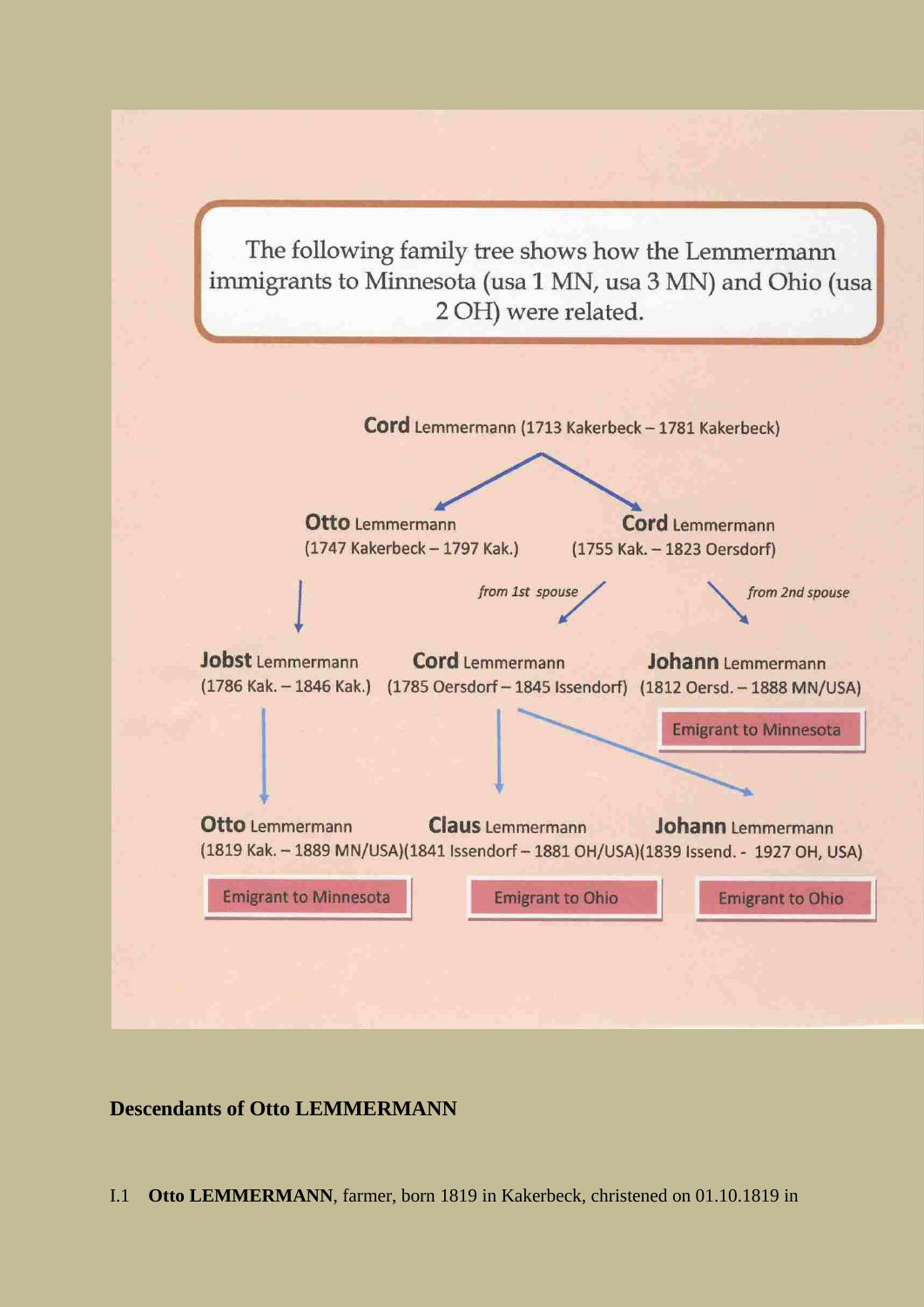Bargstedt, died on 06.09.1889 in Hay Creek. *Emigrated on the "Westphalia" from Hamburg via Le Havre (France) to New*

*York (arrival: 22/7/1884) with daughters Margarethe(16), Anna (9), Engel (8) and Rebecka (6). Son Hinrich had preceded them on the "Elbe" from Bremen to New York (arrival) 9/9/1882.*

*Last residence: Aspe (county of Stade)*.

Church marriage on 25.04.1851 in Bargstedt to **Margret AHRENS**, 18 years old, born on 29.06.1832 in Kakerbeck, died on 24.07.1880 in Kakerbeck at the age of 48, *parents: Hinrich Ahrens,teacher and farmhand,and Adelheid Lühmann in*

*Kakerbeck*.

From this marriage:

- <span id="page-1-1"></span> 1. **Katharina**, born 1851 in Kakerbeck, christened on 08.10.1851 in Bargstedt, died on 27.10.1931 in Red Wing, MN. Married on 07.06.1876 in Goodhue City, MN to **John GERDES**, 27 years old, born on 25.09.1848 in Germany, died on 18.12.1929 in Red Wing, MN at the age of 81.
- 2. **Jost**, born on 03.03.1855 in Kakerbeck.
- 3. **Maria**, born on 09.01.1857 in Kakerbeck, died 1926. Church marriage 1882 in Goodhue Co., MN to **John GERKEN**, born 05.1859 in Germany, died on 16.01.1925.
- 4. **Margarethe**, born on 10.11.1858 in Kakerbeck.
- 5. **Adelheid**, born in Kakerbeck, christened on 23.12.1861 in Bargstedt, died on 28.08.1951 in Goodhue, Goodhue, MN at the age of 89, buried in Bear Valley Cemetery, Mazeppa, *emigration on "Baltimore" from Bremen to Baltimore, arrival May 8, 1882*.

Married at the age of 24 on 19.02.1886 in Red Wing, Goodhue, MN to **John OELKERS**, 36 years old, farmer, born on 29.06.1849 in Apensen, died on 15.06.1904 in Chester, Wabasha, MN at the age of 54, buried in Wabasha, MN, *parents: Hein O.,farmer in Apensen,and Catharina Dammann*.

- 6. **[Heinrich \(Hinrich\)](#page-1-0)** (Henry) (see also II.9).
- 7. **[Margret](#page-5-0)** (see also II.12).
- 8. **Anna Martha**, born on 20.02.1868 in Kakerbeck, *um 1868*, died on 08.01.1899 at the age of 30.

Married at the age of 19 on 28.02.1887 in Goodhue Co., MN to **Meinke MEHRKENS**, 25 years old, born on 10.12.1861 in Bliedersdorf, died on 07.07.1925 in Red Wing, MN at the age of 63, *parents: Meinke Mehrkens, Bliedersdorf,and Margaretha Augustin They emigrated and died in Hay Creek.*

 9. **Engel**, born on 18.04.1871 in Kakerbeck, died on 26.10.1952 in Zumbrota, MN at the age of 81.

Married at the age of 22 on 28.02.1894 to **Johann TIEDEMANN**, 26 years old, born on 07.04.1867, died on 26.10.1952 in Zumbrota, MN at the age of 85.

## 10. **Rebekka**, born on 24.02.1875 in Kakerbeck, died on 01.01.1954 in Lake City, MN at the age of 78.

Married at the age of 19 on 14.10.1894 in Chester TWP, Polk, MN to **Heinrich OELKERS**, 43 years old, born on 09.04.1851 in Apensen, died on 11.03.1926 in Lake City, MN at the age of 74.

<span id="page-1-0"></span>II.9 **Heinrich (Hinrich)** (Henry) **LEMMERMANN**, farmer, born 1862 in Kakerbeck, christened on 26.10.1862 in Bargstedt, Germany, died on 29.03.1939 in Hay Creek, Goodhue Co., MN, buried in Immanuel German Lutheran. *Emigrated before his father and sisters on 9.9.1882.*

*Census 1900: emigration 1894, together with wife "Alice"*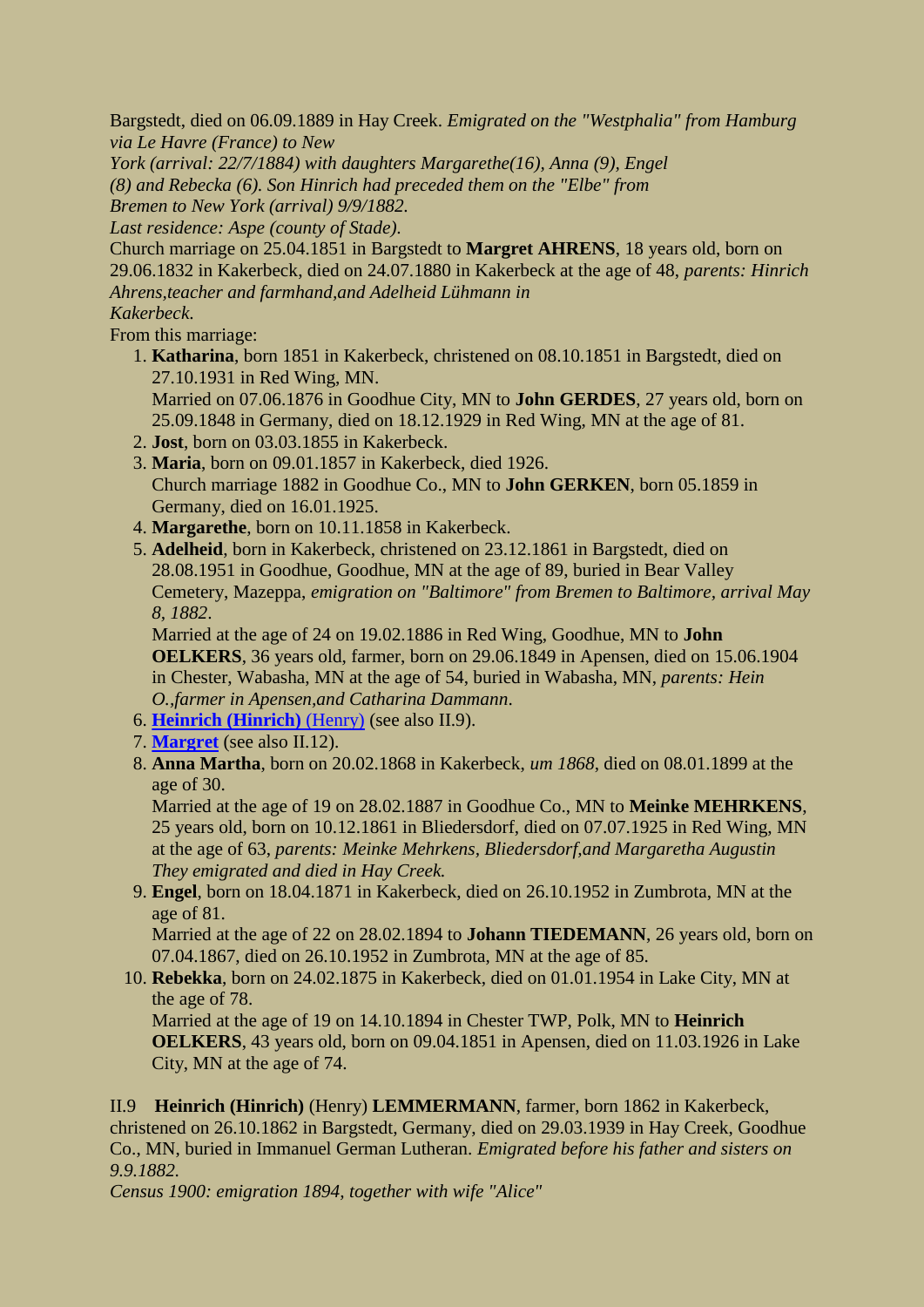*Census 1930: emigration 1881*, son of **[Otto LEMMERMANN](#page-0-0)** (see also I.1) and **[Margret](#page-1-1)  [AHRENS](#page-1-1)**.

Married on 30.03.1894 in Hay Creek, Goodhue, MN to **Engel GERDES**, 25 years old, born on 11.11.1868 in Ahlerstedt, died on 01.07.1953 in Hay Creek, Goodhue Co.,MN at the age of 84, buried in Immanuel German Lutheran.

<span id="page-2-0"></span>

From this marriage:

 1. **Mary Louise**, born on 05.01.1895 in Hay Creek, Goodhue, MN, *census 1900: b.Jan 1894*, died 06.1976.

Married at the age of 22 on 13.06.1917 in Red Wing, MN to **John Adolph HELMKE**.

 2. **Emma Katherine Margaret LEMMERMAN**, born on 08.08.1896 in Hay Creek, Goodhue, MN, *census 1900: b. Aug. 1895*, died on 18.08.1975 in St.Paul, MN at the age of 79.

Married at the age of 20 on 16.07.1917 in Hay Creek, Goodhue, MN to **Arthur MEYER**, born abt. 1892 in Nashville, Tennessee.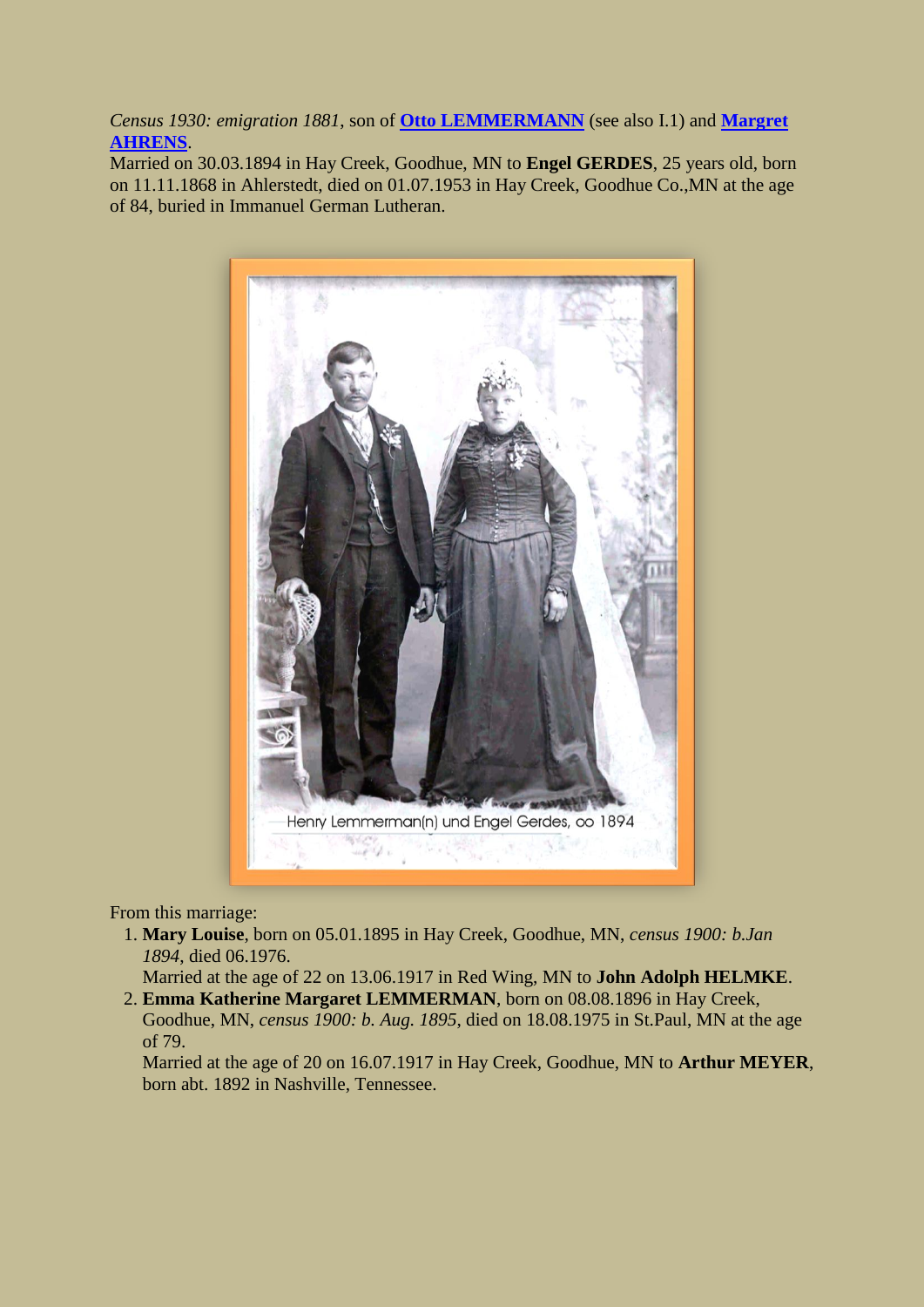

3. **Anna Metta LEMMERMAN**, 1920 saleslady in department store, born on 07.09.1898 in MN, *census 1900: b. Sep 1897*, *no children*. Married at the age of 23 on 03.06.1922 in St.Paul, MN to **Charlie Ewald John KIRCKHOF**.



4. **Friederika Wilhelmina**, born on 05.12.1900 in Hay Creek, Goodhue, MN, *children: Willis, Kenneth, a girl(?)*.

Married at the age of 21 on 20.09.1922 in Hay Creek, Goodhue, MN to **Albert Eric HEITMANN**.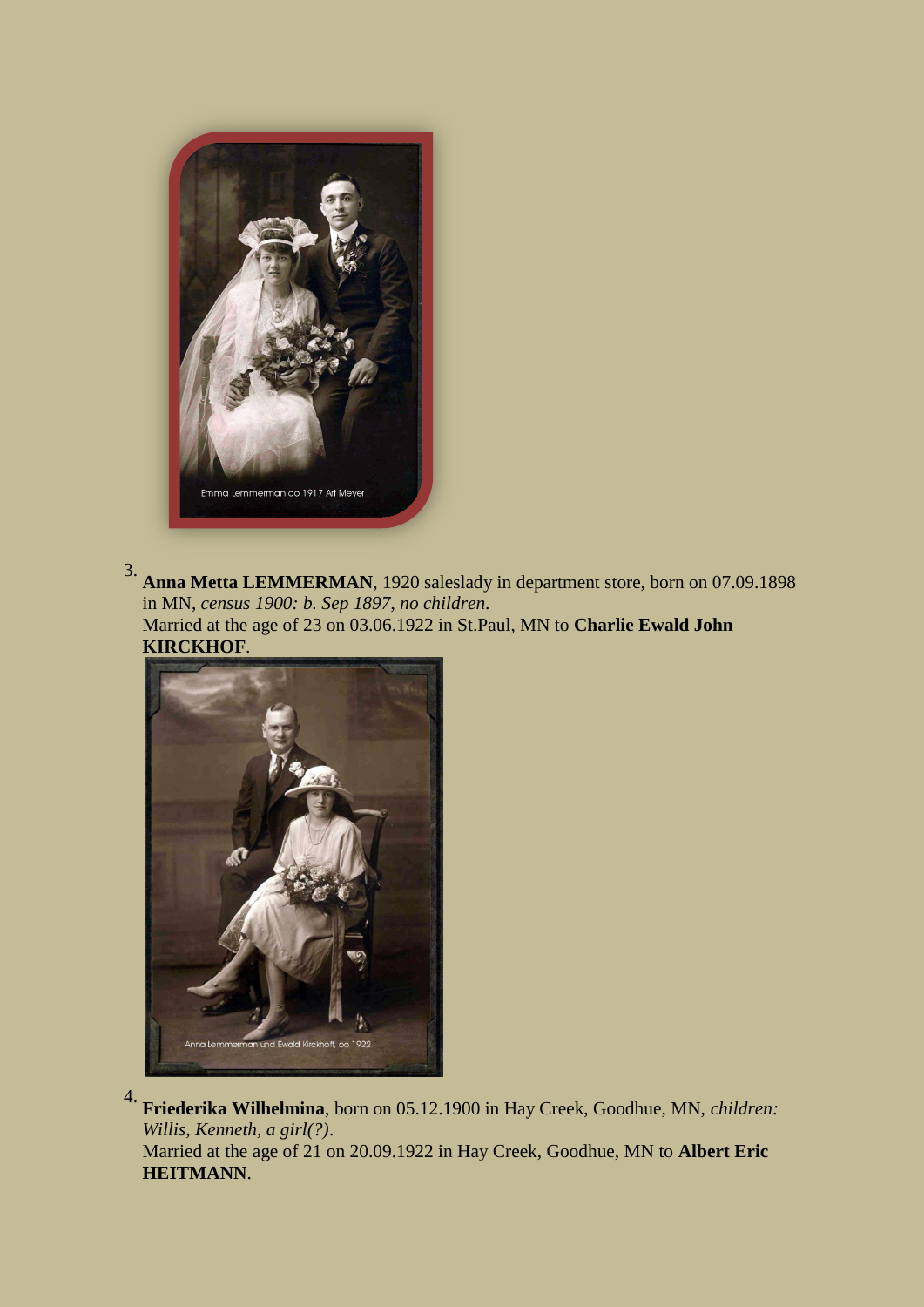

5. **Engel** *Alma*, born on 15.03.1903 in Hay Creek, Goodhue, MN. *Kinder: Orri J., Donald L.*

Married at the age of 20 on 07.08.1923 in Hay Creek to **Joe TREDUP**, died on 19.11.1999 in Red Wing, MN.

- 6. **Henry Charles** (Hank) **[LEMMERMAN](#page-6-0)** (see also III.11).
- 7. **Leona Johana Martha LEMMERMAN**, born on 08.11.1907 in Hay Creek, Goodhue, MN, died 07.1981, *children: Richard*.

Married at the age of 21 on 19.09.1929 in MN to **Frank Richard LEMKE**.



8. **[Arthur John Dedrich LEMMERMAN](#page-7-0)** (see also III.15).

9. **[Harry Hubert Jurgen \(Henry H.\) LEMMERMAN](#page-7-1)** (see also III.17).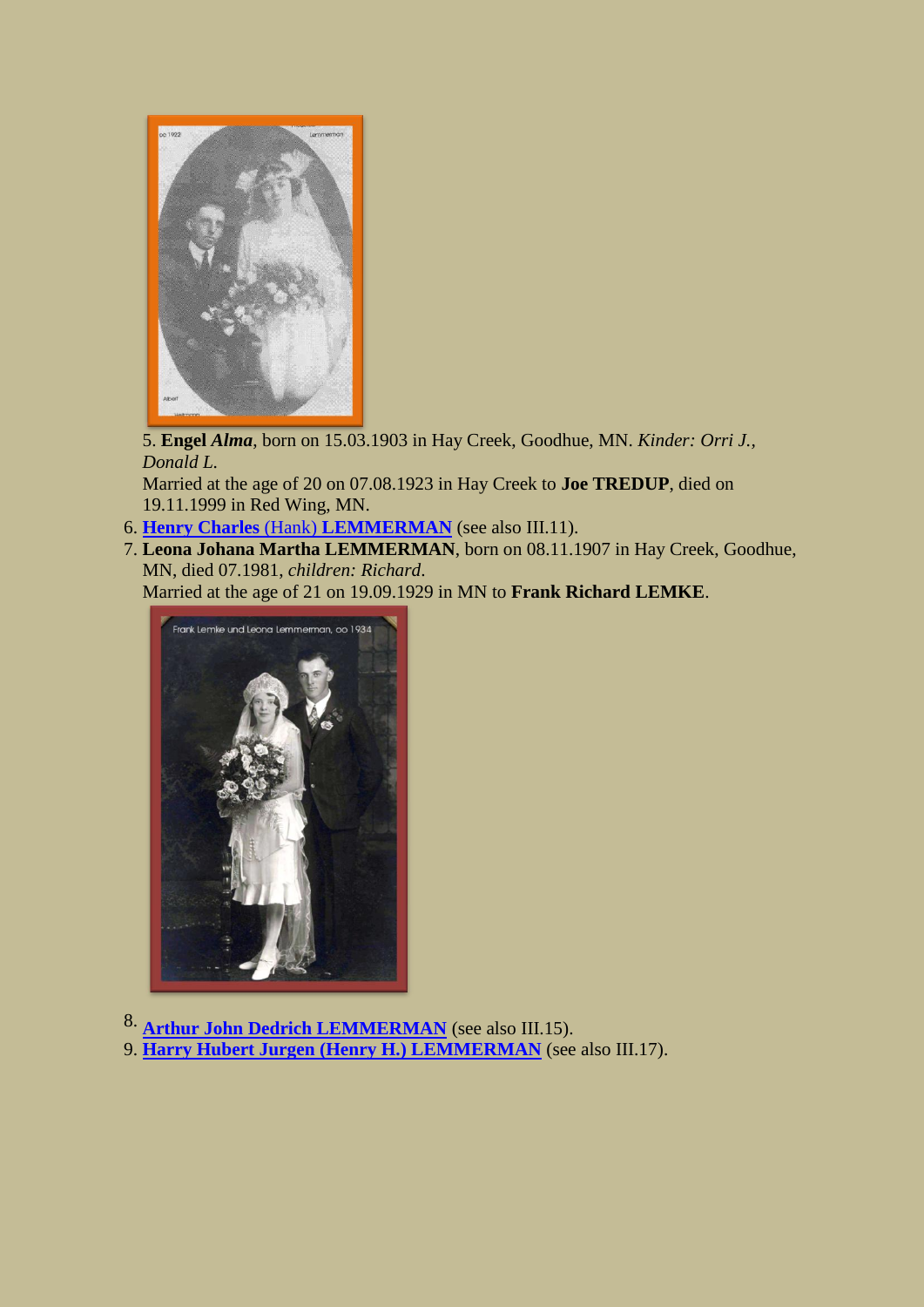<span id="page-5-0"></span>



II.12 **Margret LEMMERMANN**, born on 30.10.1866 in Kakerbeck, died on 13.07.1940 in Red Wing at the age of 73. *Death index: 13.7.1940*, buried in St Johns Lutheran. *Before her death she lived in Mazeppa for 19 years.* Daughter of **[Otto LEMMERMANN](#page-0-0)** (see also I.1) and **[Margret AHRENS](#page-1-1)**.

<span id="page-5-1"></span>Married at the age of 18 on 12.06.1885 in Goodhue City, MN to **John LEMMERMAN(N)**,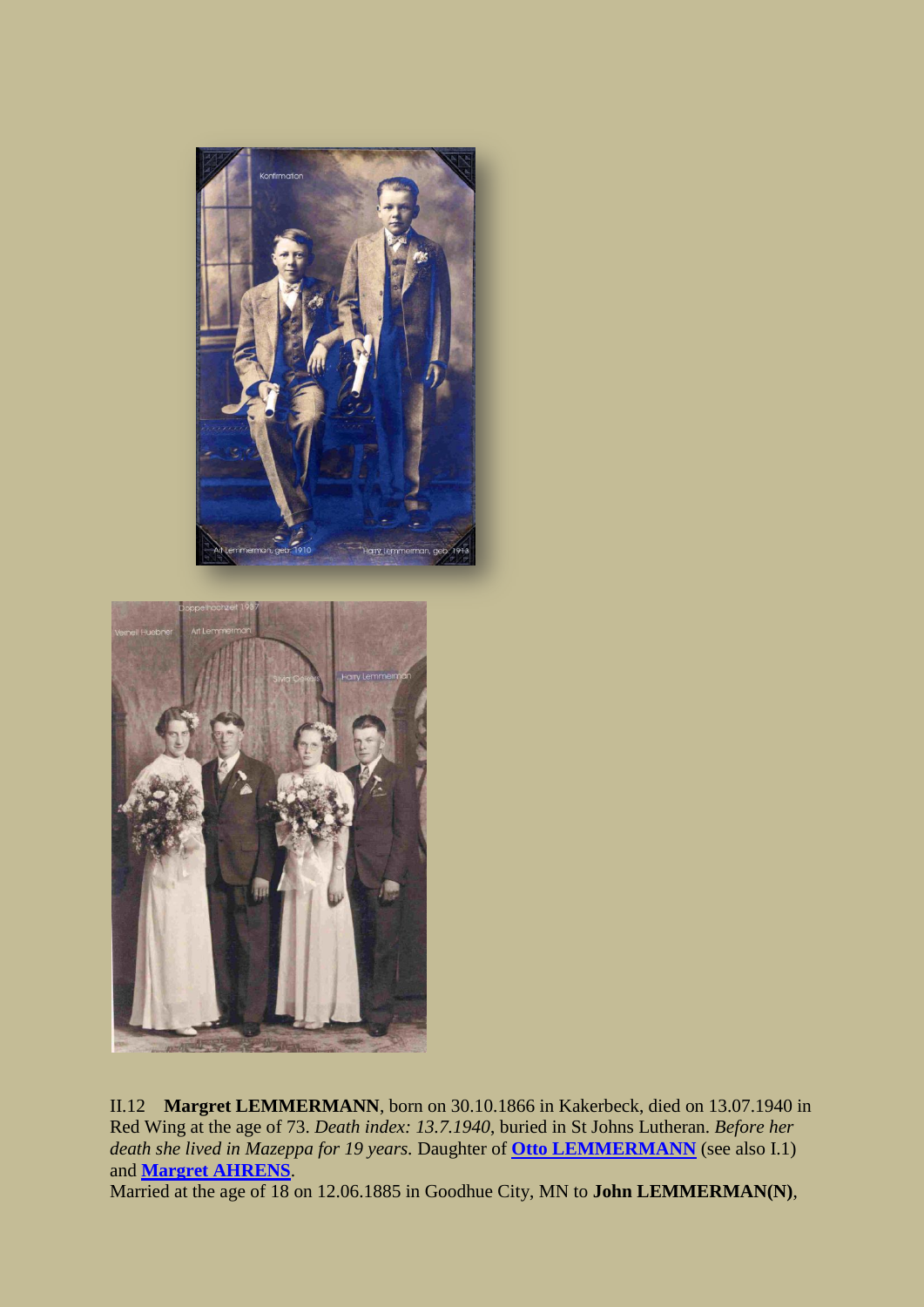born 1859 in Oersdorf, christened on 22.12.1859 in Bargstedt, died on 21.08.1941 in Goodhue Co., MN, buried in St Johns Lutheran. *He was an illegitimate child of Margaret Lemmermann who was born in*

*Oersdorf (district of Stade) and baptised on 8/5/1839 in Bargstedt.She did not emigrate. Her parents were: Johann Lemmermann and Gesche Bredehoeft. Margarete's little son Johann (John) emigrated with his grandfather, also called Johann Lemmermann, on Apr 29, 1874 (arrival on May 13, 1874 in NY) from Hamburg on the "Pommerania".At the time of emigration he lived in Ahrensmoor.His grandfather was too old to do farming and never farmed in US, but lived on homestead southwest of Johnson Church, Bigstone Co, Moonshine Township, MN*

*Another oral source: Lived in Bigstone Co.,MN and Red Wing area; farmed in the Mazeppa area, was influential in beginning St.Johns Lutheran Church in Mazeppa.*

*Letter of Intent: 7/6/1878*, son of **Nn NN** and **Margarethe** (Gesche) **LEMMERMANN**. From this marriage:

- 1. **[Otto LEMMERMAN](#page-8-0)** (see also III.19).
- 2. **Anna Maria LEMMERMAN**, born on 09.10.1887 in MN, died on 17.07.1940 in Red Wing, Goodhue, MN at the age of 52.
	- Married at the age of 18 on 19.07.1906 in Chester Twp, MN to **Henry SCHOEMAKER**.
- 3. **Clara Louise LEMMERMAN**, born on 04.07.1890 in Hay Creek, MN, died on 18.06.1969 in Red Wing, MN at the age of 78, *married 22.10.1910 to George Peter Grothe in Zumbrota, Goodhue Co., MN*. Married at the age of 20 on 22.10.1910 in Zumbrota, Goodhue, MN to **George Peter GROTE**.
- 4. **Bertha Margaret LEMMERMAN**, born on 19.05.1892 in MN, died on 23.03.1980 in Goodhue Co, MN at the age of 87. Married at the age of 24 on 17.06.1916 in Zumbrota, Goodhue Co., MN to **Lambert Gustav STEE**.
- 5. **Marie Martha LEMMERMAN**, born on 28.05.1895 in Zumbrota, Goodhue, MN, died 03.1984, *married 24.6.1914 in Zumbrota, Goodhue Co., MN to Fred William Reitmann*. Married at the age of 19 on 24.06.1914 in Zumbrota, Goodhue, MN to **Fred William REITMANN**, born 1893, died on 30.07.1975 in Oronoco, Olmsted Co., MN.
- 6. **Emma Adelheit LEMMERMAN**, born on 26.03.1897 in Zumbrota, Goodhue, MN, *married on 5.8.1918 to Arthur Rudolph Reitmann in Zumbrota, Goodhue Co., MN*.

Married at the age of 21 on 05.08.1918 in Zumbrota, Goodhue, MN to **Arthur Rudolph REITMANN**.

- 7. **Martha Marie LEMMERMAN**, born on 12.06.1899 in Zumbrota, Goodhue, MN, died 04.1900 in Goodhue, buried in St.Johns Lutheran.
- 8. **[John George LEMMERMAN](#page-8-1)** (see also III.32).
- 9. **[Clarence Harry LEMMERMAN](#page-8-2)** (see also III.34).

<span id="page-6-0"></span>III.11 **Henry Charles** (Hank) **LEMMERMAN**, 1930 metal worker, born on 02.04.1905 in Hay Creek, Goodhue, MN, died on 28.01.1987 in Minneapolis, MN at the age of 81, son of **[Heinrich \(Hinrich\)](#page-1-0)** (Henry) **LEMMERMANN** (see also II.9) and **[Engel GERDES](#page-2-0)**.

Married at the age of 29 on 07.07.1934 in Minneapolis, Hennepin, MN to **Hannah Amanda BATES**, 26 years old, born on 22.03.1908, died on 08.08.1996 at the age of 88.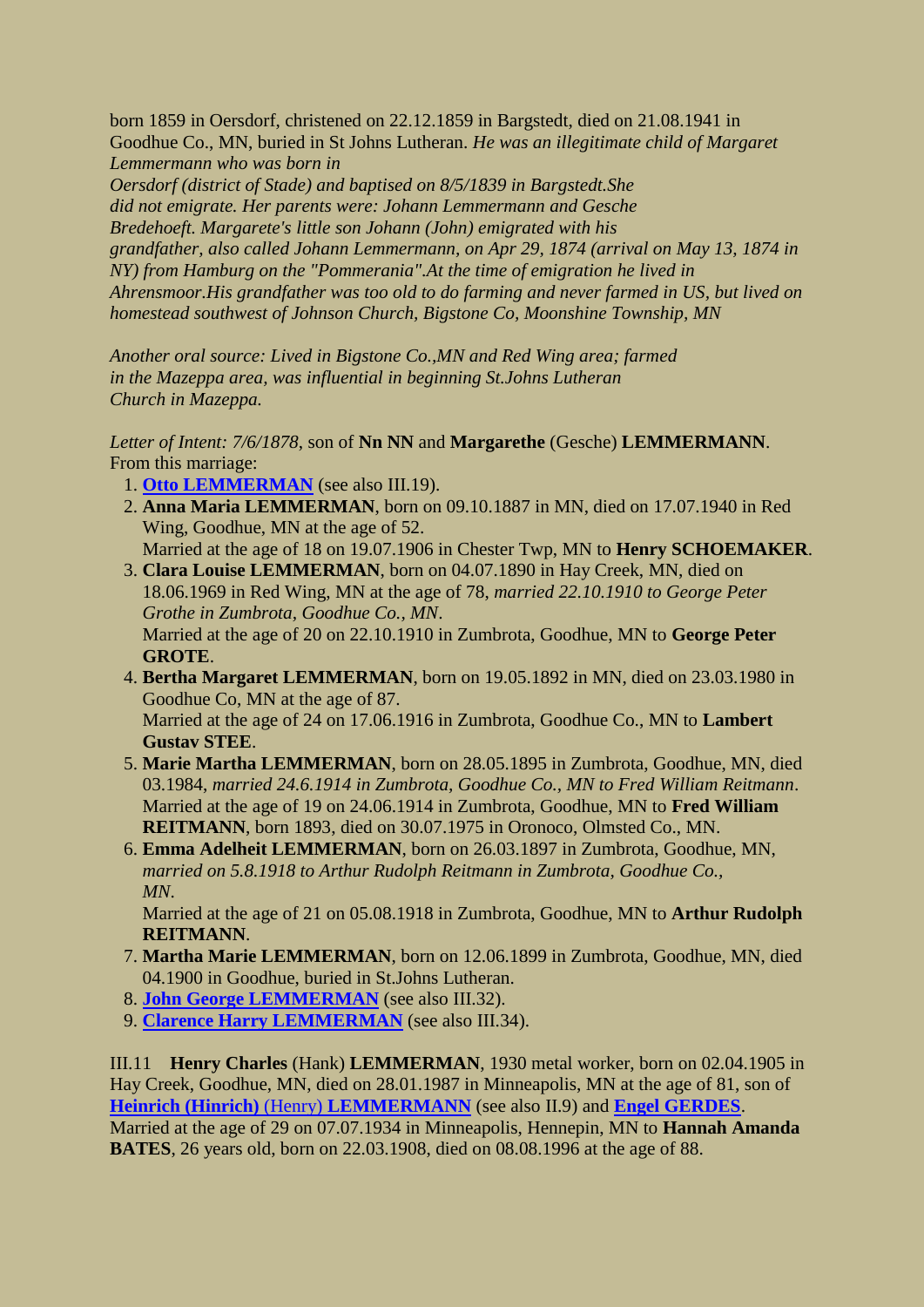

<span id="page-7-0"></span>From this marriage:

 1. **Kay Ellen**, born on 11.08.1938 in Hennepin Co., MN. Married to **Hugh Ellis GILMORE**, Reverend.

III.15 **Arthur John Dedrich LEMMERMAN**, 1930: homework, born on 02.09.1910 in Red Wing, Goodhue Co, MN. *Grabstein: geb. 12.9.1910*, died on 30.06.1982 in Hay Creek at the age of 71, buried in Immanuel German Lutheran, son of **[Heinrich \(Hinrich\)](#page-1-0)** (Henry) **[LEMMERMANN](#page-1-0)** (see also II.9) and **[Engel GERDES](#page-2-0)**.

Married at the age of 26 on 12.06.1937 in Red Wing, Goodhue, MN to **Verneil Lydia Emily HUEBNER**, 18 years old, born on 20.08.1918, died in Hay Creek, *daughter of William Julius Albert Huebner and Clara Muhlman*.

From this marriage:

- <span id="page-7-2"></span>1. **[Jerry Arthur](#page-9-0)** (see also IV.3).
- 2. **James Henry** (Jim), born on 12.12.1945 in Goodhue Co., MN. Married at the age of 26 on 15.04.1972 (Concordia Lutheran, Red Wing, MN) to **Harla Jean CARLSON**, 22 years old, born on 05.07.1949, *daughter of Harley E. Carlson and Irene Augusta Wolfe*.

<span id="page-7-3"></span><span id="page-7-1"></span>III.17 **Harry Hubert Jurgen (henry H.) LEMMERMAN**, 1930:laborer, born on 25.07.1913 in Red Wing, Goodhue, MN, died on 09.01.2001 at the age of 87, son of **[Heinrich](#page-1-0)  (Hinrich)** (Henry) **[LEMMERMANN](#page-1-0)** (see also II.9) and **[Engel GERDES](#page-2-0)**. Married at the age of 23 on 12.06.1937 in Red Wing, Goodhue, MN to **Silvia Elvira OELKERS**, 18 years old, born on 15.04.1919 in Red Wing, MN, *mother: NN Buck*, died on 06.12.1957 in Red Wing, MN at the age of 38, daughter of **Christian OELKERS** and **Martha BUCK**.

From this marriage: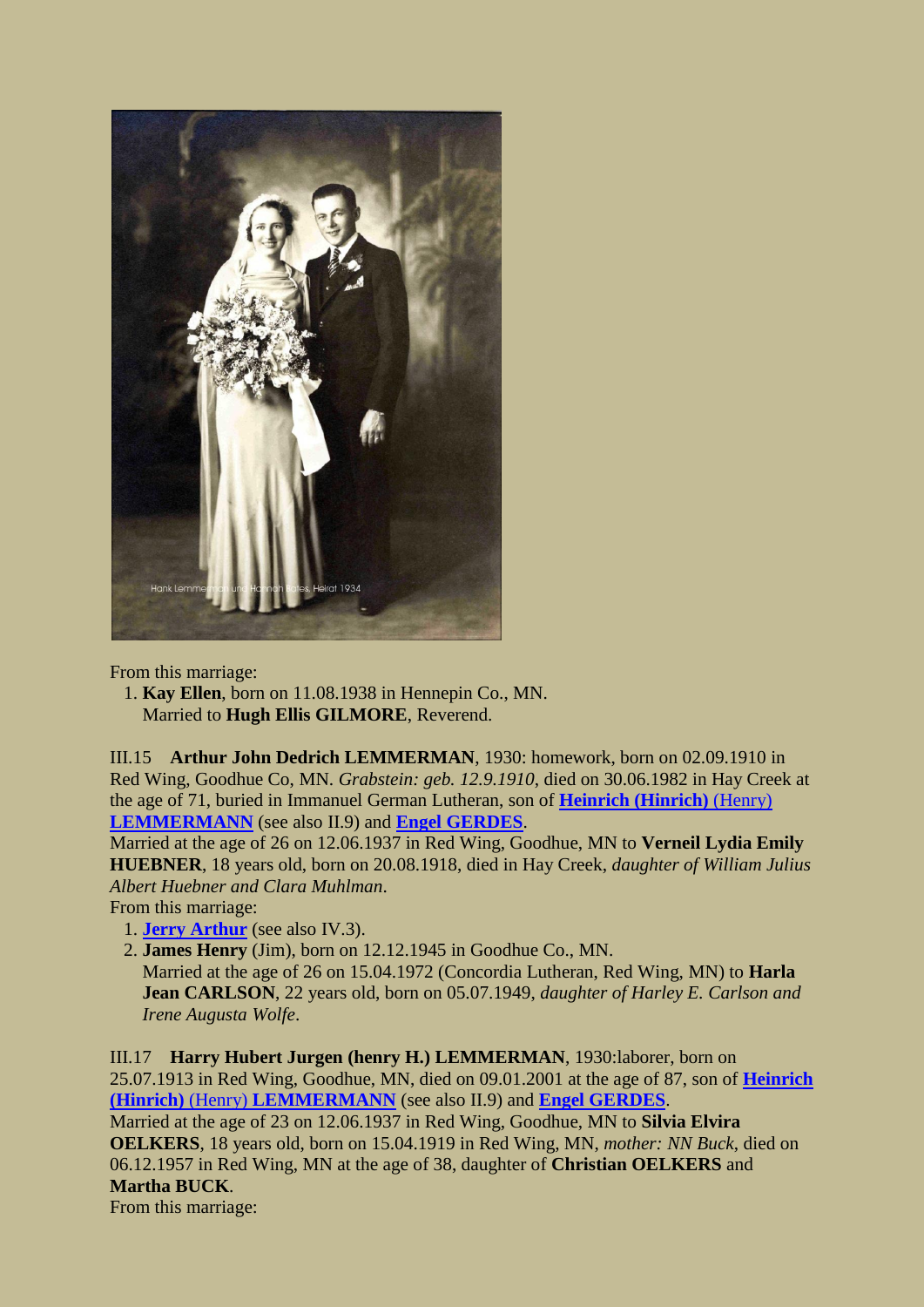- 1. **Janice Fay**, born on 23.12.1937 in Goodhue Co., MN, *married Ralph Diercks*. Married to **Ralph Erwin DIERCKS**.
- 2. **[Dale Harry](#page-9-1)** (see also IV.9).
- 3. **[Keith Allan](#page-9-2)** (see also IV.12).
- 4. **Jodie Lynn**, born on 16.02.1955 in Goodhue Co., MN. Married to **Daniel James HEMMAH**.
- 5. **Mitze Joellen**, born on 17.11.1957 in Goodhue Co., MN. Married to **Peter Mindrum OLSON**.

<span id="page-8-0"></span>III.19 **Otto LEMMERMAN**, farmer/dairy farm 1930, born on 25.12.1885 in Hay Creek, Goodhue Co., MN, died on 01.05.1963 in Red Wing, Goodhue, MN at the age of 77, buried in St.Johns Lutheran, son of **[John LEMMERMAN\(N\)](#page-5-1)** and **[Margret LEMMERMANN](#page-5-0)** (see also II.12).

<span id="page-8-3"></span>Married in Red Wing, Red Wing City, MN, church marriage at the age of 29 on 26.10.1915 in St. Peter`s Lutheran Church to **Clara Helena Maria von BARGEN**, 27 years old, born on 02.01.1888 in Hay Creek, Goodhue Co., MN, *parents: John van Bargen and Louisa Meincke. She grew up in the*

*Belvidere area (obit)*, died on 13.12.1967 in Bluff Street, Red Wing at the age of 79, buried in St Johns Lutheran, Red Wing.

From this marriage:

 1. **Dorine Margaret**, born on 15.07.1918 in Mazeppa, Wabasha Co., MN, died on 03.01.2002 in Red Wing, MN at the age of 83. Married (1), *divorced* to **Thomas White SUTHERLAND**.

Married (2) to **Alvin NORTH**.

- 2. **[Donald Edward](#page-9-3)** (see also IV.21).
- 3. **Bonnie Jean**. Married to **Richard LESEMAN/LEISMAN**.

<span id="page-8-1"></span>III.32 **John George LEMMERMAN**, born on 21.04.1901 in Zumbrota, Goodhue Co, MN, died on 13.09.1967 in Torrence, CA (other source: Los Angeles, CA) at the age of 66, son of **[John LEMMERMAN\(N\)](#page-5-1)** and **[Margret LEMMERMANN](#page-5-0)** (see also II.12).

Married at the age of 22 on 18.05.1923 in Zumbrota, MN to **Mable PETERSON**, 24 years old, born on 23.12.1898 in MN, *mother's maiden name: Olson*

*parents from Norway*, died on 09.02.1958 in Ramsey Co., MN at the age of 59.

From this marriage:

- 1. **Shirley Mae**, born 1929 in MN.
	- Married to **Valentine Francis WAGNER**.
- 2. **Janice Eileen**, born on 19.11.1932 in St.Paul, MN, died on 02.03.1999 in Duluth, MN at the age of 66.

<span id="page-8-4"></span>Married at the age of 16 on 21.05.1949 in St.Paul, MN to **Leroy Joseph WILSON**, died on 22.07.1999.

<span id="page-8-2"></span>III.34 **Clarence Harry LEMMERMAN**, born on 19.07.1908 in Chester Township, MN, died on 11.08.1986 in Olmstead Co., MN at the age of 78, son of **[John LEMMERMAN\(N\)](#page-5-1)** and **[Margret LEMMERMANN](#page-5-0)** (see also II.12).

Married at the age of 23 on 14.07.1932 in Zumbrota, Goodhue Co., MN to **Mabel Lily Anna FERBER**, 18 years old, born on 14.07.1914 in MN, *mother: NN Mueske*, died on 17.10.1978 in Wabasha Co., MN at the age of 64.

From this marriage:

- 1. **[Clarice Mae](#page-10-0)** (see also IV.30).
- 2. **[Weston Clarence](#page-10-1)** (see also IV.31).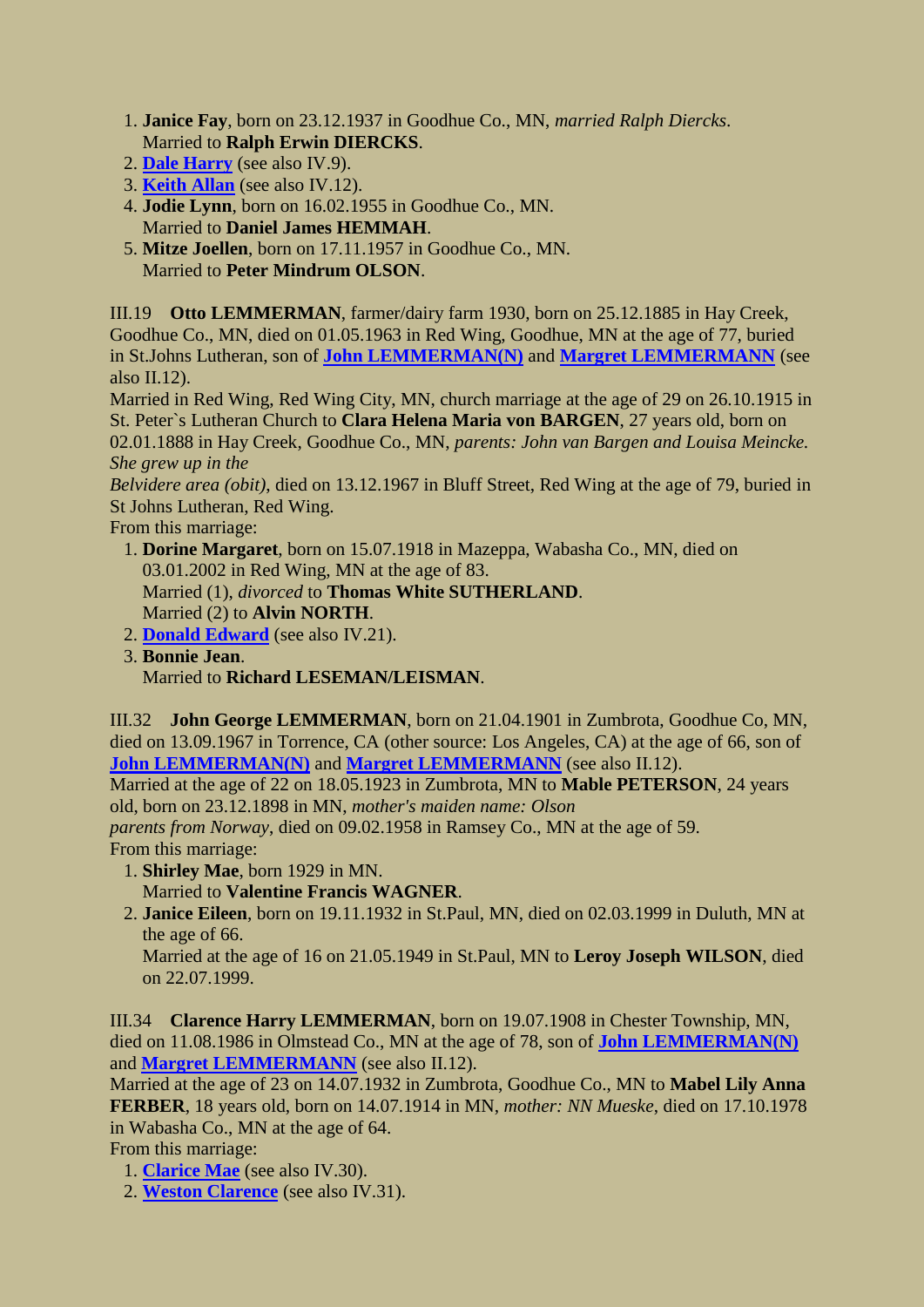- 3. **Gloria Helen**, works in the City Engineers office south of St. Pauls, born on 15.05.1943 in Mazeppa, MN, *emailer*.
- 4. **[David John](#page-10-2)** (see also IV.34).

<span id="page-9-0"></span>IV.3 **Jerry Arthur LEMMERMAN**, born on 13.06.1941 in Goodhue Co., MN, son of **[Arthur John Dedrich LEMMERMAN](#page-7-0)** (see also III.15) and **[Verneil Lydia Emily](#page-7-2)  [HUEBNER](#page-7-2)**.

Married at the age of 26 on 02.12.1967 in Red Wing (Concordia Lutheran, Red Wing, MN) to **Janice E.** (Jann) **WHITE**, 29 years old, born on 16.04.1938, *daughter of Lloyd and Helen Whitw*.

From this marriage:

1. **Cheryl Lynn**, born on 12.03.1967.

<span id="page-9-1"></span>IV.9 **Dale Harry LEMMERMAN**, born on 13.10.1941 in Hay Creek, Goodhue, MN, son of **[Harry Hubert Jurgen \(henry H.\) LEMMERMAN](#page-7-1)** (see also III.17) and **[Silvia Elvira](#page-7-3)  [OELKERS](#page-7-3)**.

Married (1) at the age of 25 on 11.02.1967 to **Delores Jean SORENSON**. Married (2) at the age of 39 on 22.08.1981 to **Sandra Lee ERICKSON**, 38 years old, born on 14.09.1942.

From the first marriage:

- <span id="page-9-4"></span>1. **[Joel Lynn](#page-10-3)** (see also V.2).
- 2. **Michelle Marie**, born on 29.04.1971 in Hennepin Co., MN. Married to **Duane Victor GOBRECHT**.

<span id="page-9-2"></span>IV.12 **Keith Allan LEMMERMAN**, born on 08.11.1949 in Hay Creek, Goodhue Co., MN, son of **[Harry Hubert Jurgen \(henry H.\) LEMMERMAN](#page-7-1)** (see also III.17) and **[Silvia Elvira](#page-7-3)  [OELKERS](#page-7-3)**.

Married to **Connie Lou MARQUARDT**, born on 02.03.1950.

From this marriage:

- 1. **Nicole Marie**, born on 04.05.1974 in Minneapolis, Hennepin Co., MN.
- 2. **Heidi Lynn**, born on 20.09.1978 in Red Wing,Goodhue Co., MN.
- 3. **Sarah Beth**, born on 10.08.1985 in Red Wing, MN.

<span id="page-9-3"></span>IV.21 **Donald Edward LEMMERMAN**, farmer, born on 02.03.1920 in Chester Twp., Wabasha Co., MN, died on 04.02.2001 in Lake City, Goodhue, MN at the age of 80, buried on 08.02.2001 in Mazeppa, MN. *Farmed for 35 years in Mazeppa, retired in 1976*, son of **[Otto LEMMERMAN](#page-8-0)** (see also III.19) and **[Clara Helena Maria von BARGEN](#page-8-3)**.

Married at the age of 20 on 22.01.1941 in Bellechester, MN to **Marion Gene KAHL**, 20 years old, born on 07.11.1920.

From this marriage:

- <span id="page-9-5"></span>1. **[Donald John](#page-10-4)** (see also V.9).
- 2. **Kathleen Margaret**, born on 26.02.1943 in Goodhue Co., MN. Married to **Edward YUISKA**.
- 3. **Diane Mary**, born on 28.06.1945 in Goodhue Co., MN. Married to **Edward JARCHOW**.
- 4. **[Thomas Otto](#page-10-5)** (see also V.15).
- 5. **Debra Ann**, born on 21.06.1955 in Goodhue Co., MN. Married to **Mark William MATHRE**.
- 6. **Judy Marion**, born on 25.03.1958 in Goodhue Co., MN. Married to **Richard Brian RICE**.
- 7. **[Larry Joe](#page-11-0)** (see also V.21).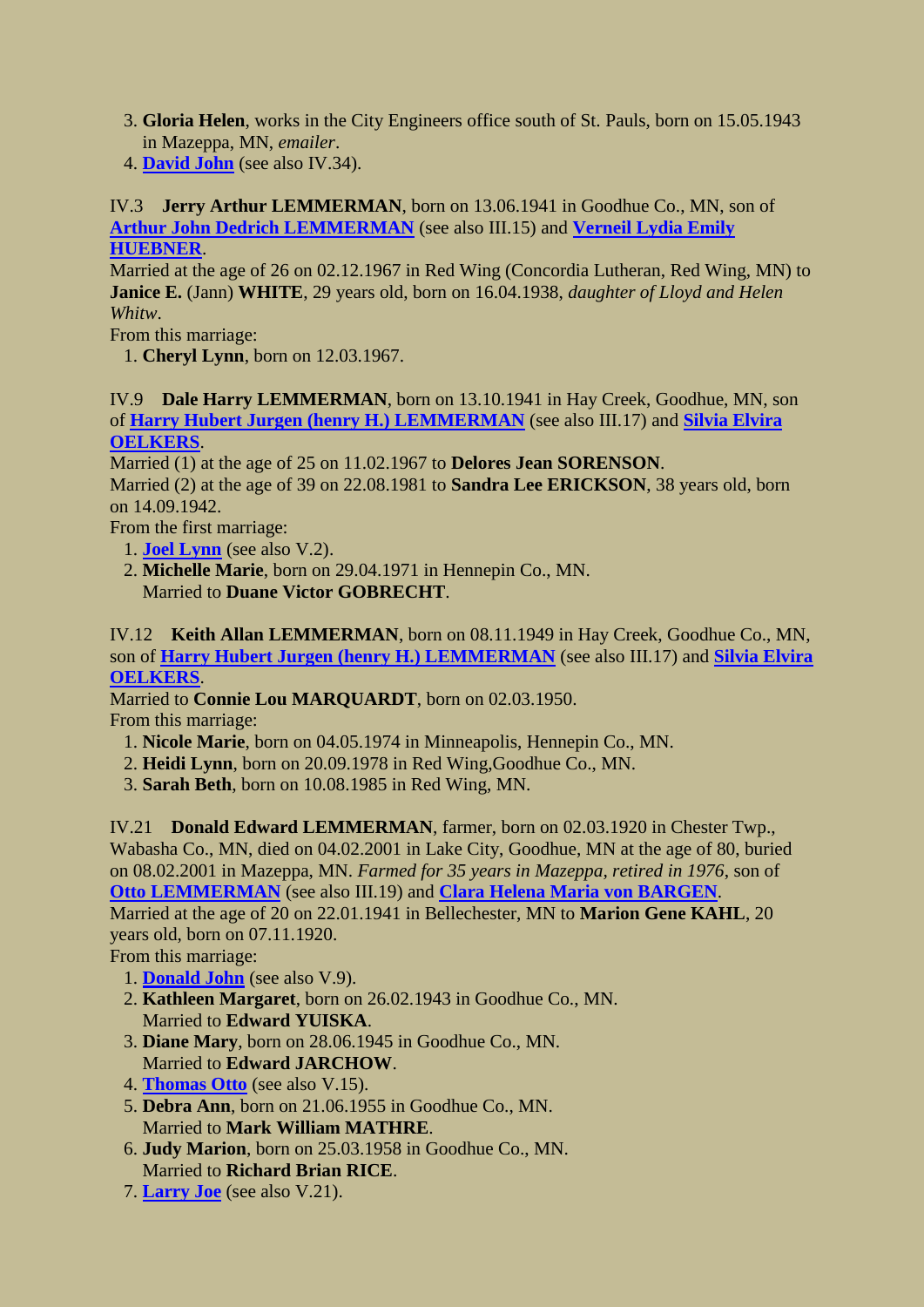<span id="page-10-0"></span>IV.30 **Clarice Mae LEMMERMAN**, born on 06.06.1934, daughter of **[Clarence Harry](#page-8-2)  [LEMMERMAN](#page-8-2)** (see also III.34) and **[Mabel Lily Anna FERBER](#page-8-4)**.

Married at the age of 18 on 26.12.1952 in Mazeppa, MN to **Harold Ore OELKERS**, 20 years old, born on 15.01.1932.

From this marriage:

- 1. **Brenda Clarice**, born on 17.09.1955. Married at the age of 38 on 20.11.1993, *child:Amanda, born 25.10.1974* to **Michael SCHULTZ**, 32 years old, born on 25.03.1961.
- 2. **Sara Jo**, born on 11.01.1958. Married to **Roger Wayne MARKHAM**, *children: Matthew Roger, Todd Andrew*.

<span id="page-10-1"></span>IV.31 **Weston Clarence LEMMERMAN**, born on 22.04.1936 in Olmsted Co., MN, son of **[Clarence Harry LEMMERMAN](#page-8-2)** (see also III.34) and **[Mabel Lily Anna FERBER](#page-8-4)**. Married at the age of 20 on 07.07.1956 to **Sharon Eloise ERSTAD**, born 1936. From this marriage:

<span id="page-10-6"></span>1. **[Weston Terrill](#page-11-1)** (Terry) (see also V.27).

<span id="page-10-2"></span>IV.34 **David John LEMMERMAN**, facility administrator, born on 16.08.1951 in Goodhue Co., MN, son of **[Clarence Harry LEMMERMAN](#page-8-2)** (see also III.34) and **[Mabel Lily Anna](#page-8-4)  [FERBER](#page-8-4)**.

Married at the age of 26 on 26.11.1977 in NJ to **Patricia Ann KENNEDY**, 22 years old, born on 28.12.1954.

From this marriage:

- 1. **David John**, born on 16.06.1981.
- 2. **Michael James**, born on 15.10.1982.

<span id="page-10-3"></span>V.2 **Joel Lynn LEMMERMAN**, born on 27.02.1969 in Hennepin Co., MN, son of **[Dale](#page-9-1)  [Harry LEMMERMAN](#page-9-1)** (see also IV.9) and **[Delores Jean SORENSON](#page-9-4)**.

Married at the age of 22 on 14.02.1992 to **Leah Ann TRESCO**, 23 years old, born on 27.07.1968.

From this marriage:

- 1. **Courtney Elizabeth**, born on 22.07.1999 in Hennepin Co., MN.
- 2. **Shelby Roxanne**, born on 22.07.1999 in Hennepin Co., MN.
- 3. **Ashley Marie**, born on 09.04.2001 in Chisago Co., MN.
- 4. **Chelsey Jo**, born on 17.11.2002 in Chisago Co., MN.

<span id="page-10-4"></span>V.9 **Donald John LEMMERMAN**, commander, born on 28.07.1941 in Goodhue Co., MN, died on 16.02.2003 in Vinton, VA at the age of 61, son of **[Donald Edward LEMMERMAN](#page-9-3)** (see also IV.21) and **[Marion Gene KAHL](#page-9-5)**.

Married to **Ruth GAYLOR**.

From this marriage:

- 1. **Sheryl Ann**, born on 29.11.1962 in Goodhue Co., MN. Married to **Nn MCALLISTER**.
- 2. **Lori Jane**, born on 31.07.1964 in Goodhue Co., MN. Married to **Nn BOLEY**.
- 3. **John Otto**, born on 15.06.1971. Married to **Lisa R. NN**, born on 15.06.1974.

<span id="page-10-5"></span>V.15 **Thomas Otto LEMMERMAN**, born on 17.11.1946 in Goodhue Co., MN, son of **[Donald Edward LEMMERMAN](#page-9-3)** (see also IV.21) and **[Marion Gene KAHL](#page-9-5)**.